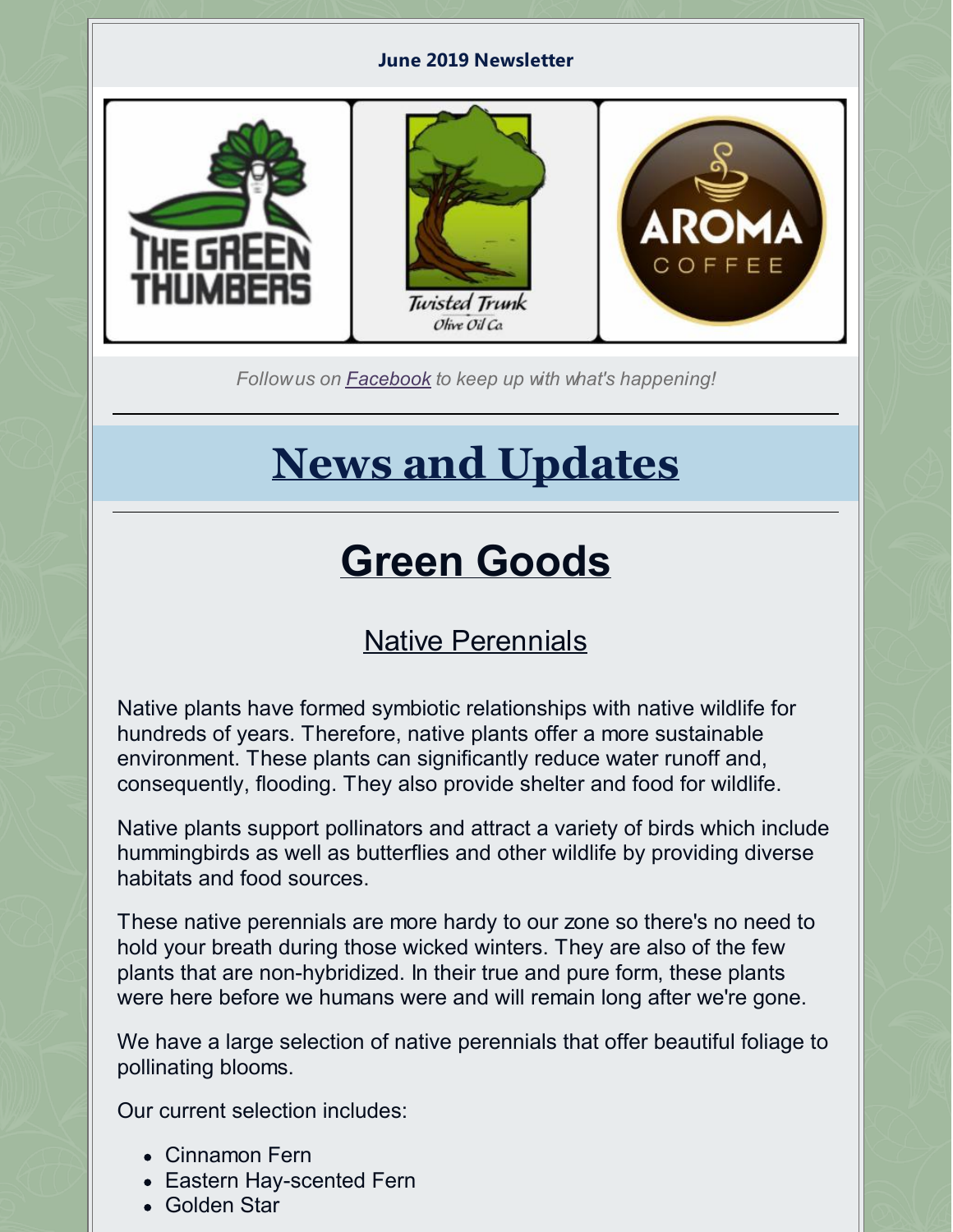- Turtlehead
- Marsh Marigold
- Barren Strawberry
- Jeana Garden Phlox
- Ruby Star Coneflower
- Culvers Root
- Geranium M. Espresso
- Pink Manners Obedient Plant
- Summer Nights Oxeve

# **Plant Spotlight of the Month: Oso Easy Rose**

Imagine, a beautiful and vibrant rose that continuously blooms throughout summer. A rose that requires no deadheading, pruning, spraying or any maintenance at all. Sounds a little too good to be true...

Well, not anymore! The newest hybrid of the rose family is here and it's conveniently called the Oso Easy Rose. This newest collection to the rose family is exactly what everyone has been waiting on.

This low maintenance rose blooms prolifically from early summer to frost. There are varieties with either a single flower or semi-double flower with color variations that range from pink, red, yellow and orange. They offer a sweet and subtle fragrance to enjoy.

Touted as being "so easy" to grow, the roses in the Oso Easy series are becoming known for being deer resistant and disease resistant. They are not as susceptible to black spot or powdery mildew which means there's no spraying or preventative measures needed. The Oso Easy roses are self-cleaning and require little to no pruning. If you needed or wanted to prune, Spring is the best time.

Just like with any other rose, the Oso Easy roses are best grown in full to part sun and benefit from good air circulation. They are hardy to zones 3 through 9 and can handle down to -40F. Perfect for our intense winters. They are also considered a landscape rose and are often used as borders, in mass plantings and even in containers. Perfectly compact, there is a size and color that's perfect for your landscape or garden.

## **Aroma Cafe Drink of the Month**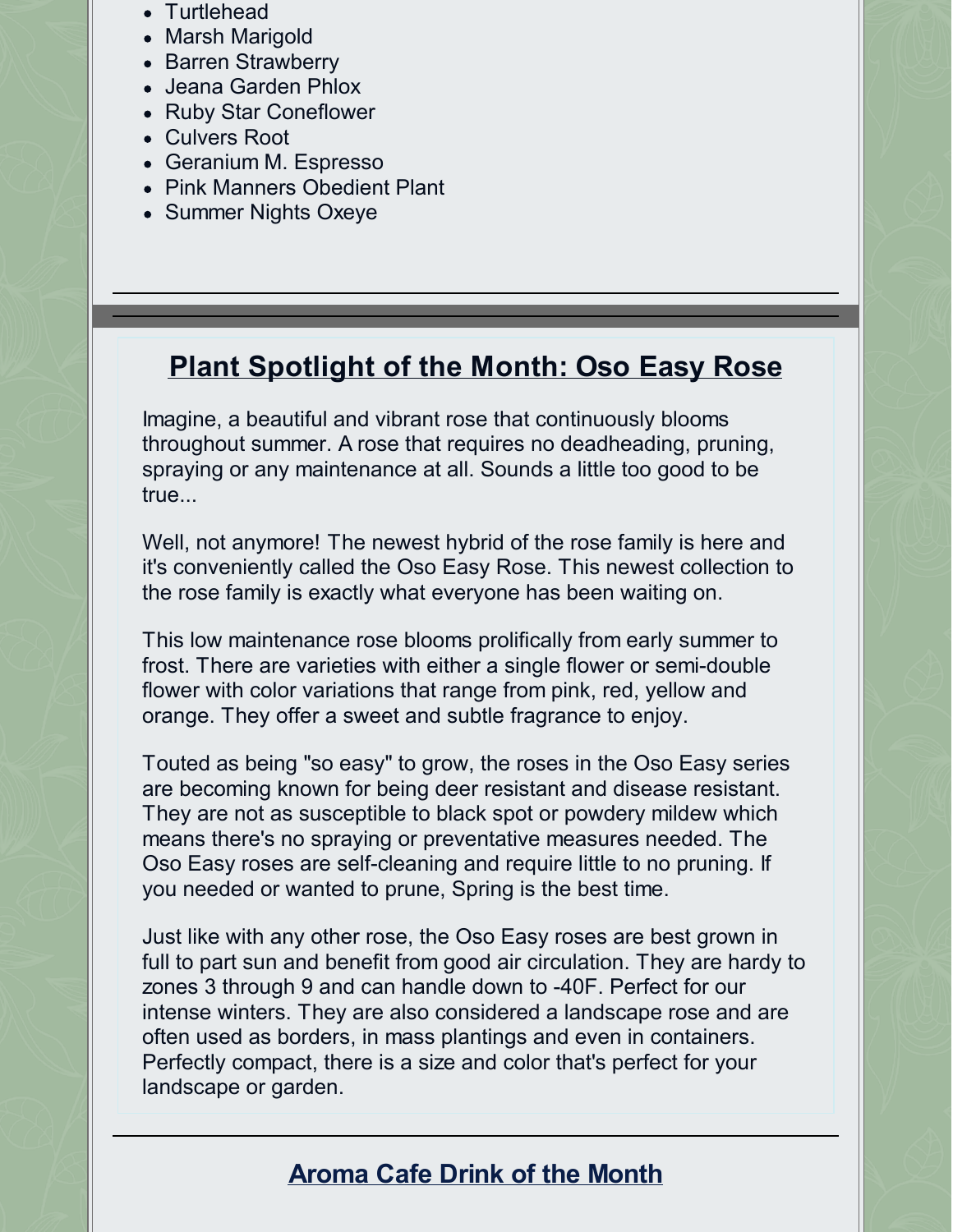# **KOMBUCHA!**

Kombucha is a traditional fermented drink made of black tea and sugar. It contains a variety of vitamins, minerals and enzymes and has been prized by traditional cultures for its health-promoting properties.

The SCOBY, or Symbiotic Colony of Bacteria and Yeast, is the collection of microbes responsible for turning sweet tea into a probiotic beverage. Essentially, it is a living colony of beneficial organisms that turn sugar into healthful acids and probiotics.

As mentioned, this tangy fermented beverage contains beneficial probiotics and acids. It is lower-calorie than other carbonated beverages like soft drinks, with only about 30 calories per cup (8 ounces). Kombucha is fat-free and does not contain any protein.

# **Kombucha Benefits and Probiotics**

This ancient health tonic is attributed with several health benefits. The nutrients it contains are wonderful at supporting the body in various ways. It is important to note that while there is an abundance of anecdotal evidence from avid supporters, studies about kombucha are lacking. But then again, so are studies about flossing but everyone seems to be pro-flossing.

To be clear- it isn't some magic pill or silver bullet, but it may help the body function well by supporting:

-Liver detoxification -Increased energy -Better digestion -Helps nutrient assimilation

# **Natural Detoxification and Liver Support**

The liver is one of the body's main detoxification organs. Kombucha is high in Glucaric acid, which is beneficial to the liver and aids its natural detoxification.

As Kombucha also supports healthy gut bacteria and digestion, it helps the body assimilate food more easily and provides quick and easy energy without caffeine.

## **Immune Boost**

Kombucha is naturally high in antioxidants and supportive of the immune system. Again, there is no magic pill or silver bullet when it comes to immune function- it is best to support the body in its natural immune process.

# **Bottom Line**

Many people love Kombucha because of its taste. The internet abounds with anecdotal stories of its benefits. Research doesn't yet support its health-promoting properties, but it is generally considered safe to drink if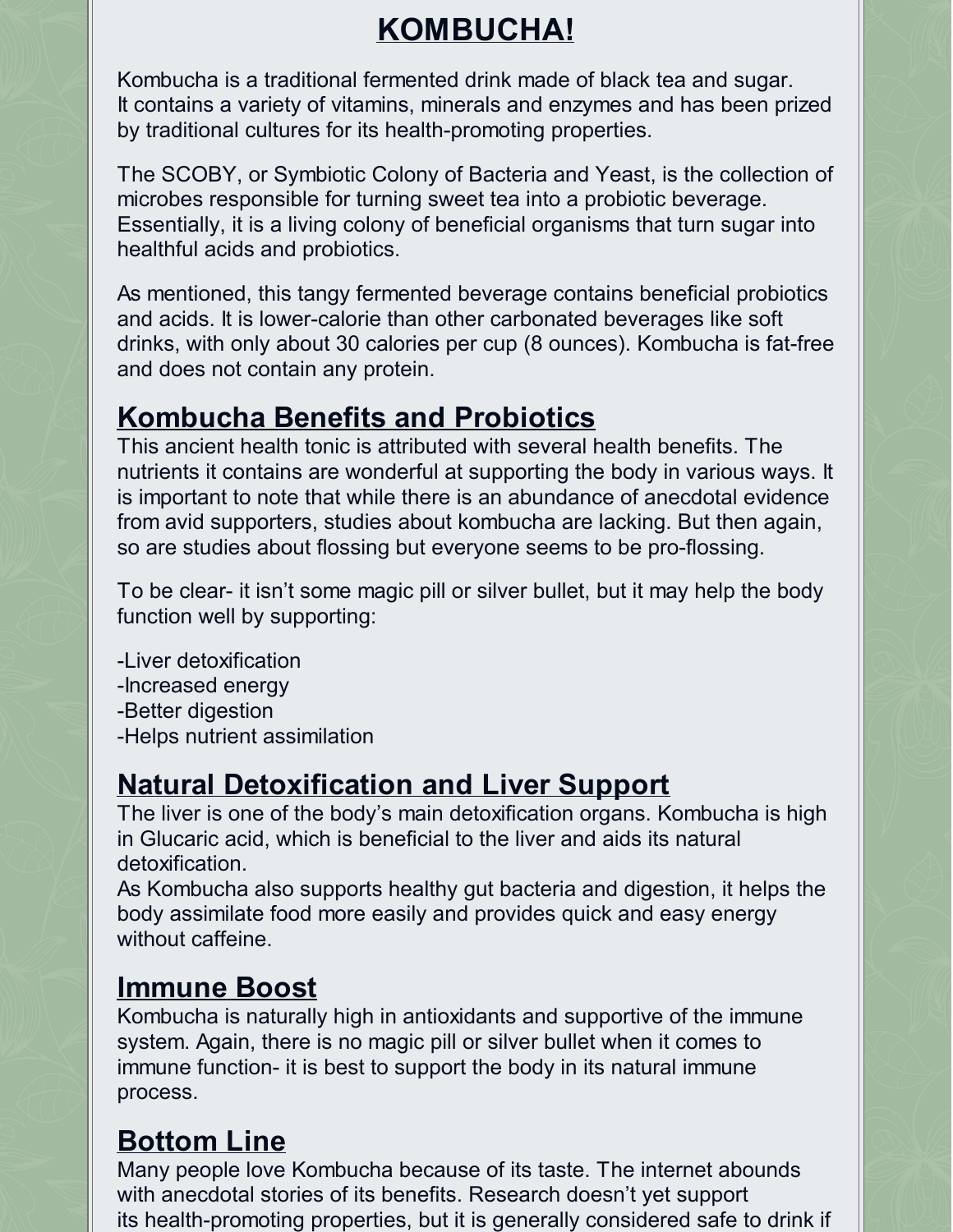from a reputable source.

We do know that it is a good source of probiotics, enzymes, and beneficial acids, and a decent source of B-vitamins. It can be made at home or found in many stores.Like with any raw/fermented product, those with any health condition or who are pregnant/nursing should check with a doctor before consuming.

For more information on Kombucha, follow our link below!

[www.thegreenthumbers.com/blog/Aroma-Kombucha](https://www.thegreenthumbers.com/blog/Aroma-Kombucha)

Follow us on [Facebook!](https://www.facebook.com/aromacoffeeatthegreenthumbers/)

## **TWISTED TRUNK OLIVE OIL & VINEGAR**

#### **Our pairing of the month is...**

#### **Wild Mushroom and Sage Olive Oil & Neapolitan Herb Balsamic Vinegar**

#### **Spinach Stuffed Portobello Mushrooms**

#### **Ingredients:**

3 tbsp Twisted Trunk Wild Mushroom & Sage Olive Oil 2 tbsp Twisted Trunk Neapolitan Herb Balsamic Vinegar 2 cloves garlic pressed 4 large Portobello mushroom caps, stems removed, gills scraped out 10 oz frozen chopped spinach, thawed, excess water squeezed out 3/4 cups Parmesan cheese divided 2-3 tbsp heavy cream 1 shallot, finely chopped 1/2 tsp dried Italian seasoning 1 egg, beaten 1 cup shredded Mozzarella cheese Salt and pepper



#### **Directions:**

In a small bowl, whisk together olive oil, balsamic vinegar and garlic. Place mushroom caps in a large, zipper seal plastic bag and add the marinade. Shake. Marinate for 20 minutes. Preheat the oven to 450F. Place marinated mushrooms stem side down on a rimmed baking sheet. Bake 10 minutes. Meanwhile, prepare the filling by combining spinach, 1/2 cup Parmesan cheese, cream, shallot, seasoning, egg and season to taste with salt and pepper. Remove the mushrooms from the oven and flip. Divide the spinach filling over the mushrooms, then top evenly with Mozzarella cheese and remaining Parmesan cheese. Return the mushrooms to the oven for 12 minutes or until